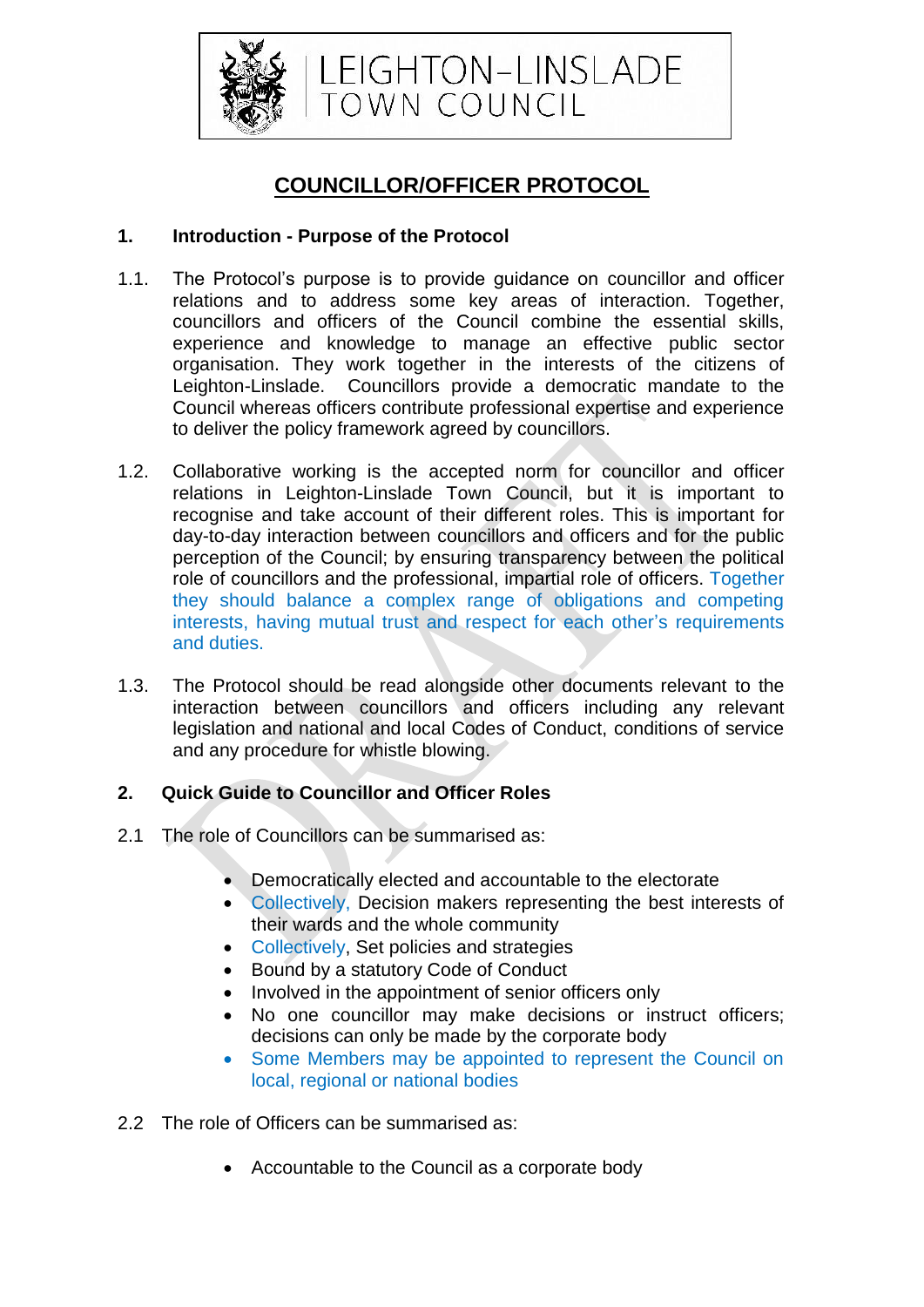- Politically impartial
- Provide advice and operational delivery within budget
- Bound by their contract of employment
- Responsible for the recruitment and day to day management of staff
- Some officers may have statutory responsibilities
- Officers have a duty to implement decisions of the Council, committees and sub-committees which are lawful and duly minuted.

## **3. Application of the Protocol**

- 3.1 The Protocol is adopted by full Council and applies to all elected and coopted councillors and all officers employed or engaged by the Council.
- 3.2 The term 'officer' refers to all the Council's employees. It also includes consultants and agency staff who work for the Council.
- 3.3 Managers must bring the protocol to the attention of officers as soon as they commence work.

#### **4. Principles of Councillor/Officer Relations**

#### **Basic Principles**

Like all effective partnerships, councillor-officer relations are based on the following principles:

- 4.1 Mutual trust and respect of the different roles and responsibilities of councillors and officers.
- 4.2 A common purpose; providing the best possible service to the residents of Leighton-Linslade.
- 4.3 A commitment to non-confrontational resolution of disputes.
- 4.4 Mutual trust and respect is based upon an understanding of the distinct contribution councillors and officers make and respect for the boundaries between those roles.
- 4.5 A key principle for officers is their political impartiality; they serve the whole Council and not particular groups or councillors.
- 4.6 Further, some officers hold posts with mandatory statutory responsibilities. Councillors must respect these responsibilities and accept that these officers may be required to give advice or make decisions which councillors may not agree with or support.

#### **5. Expectations**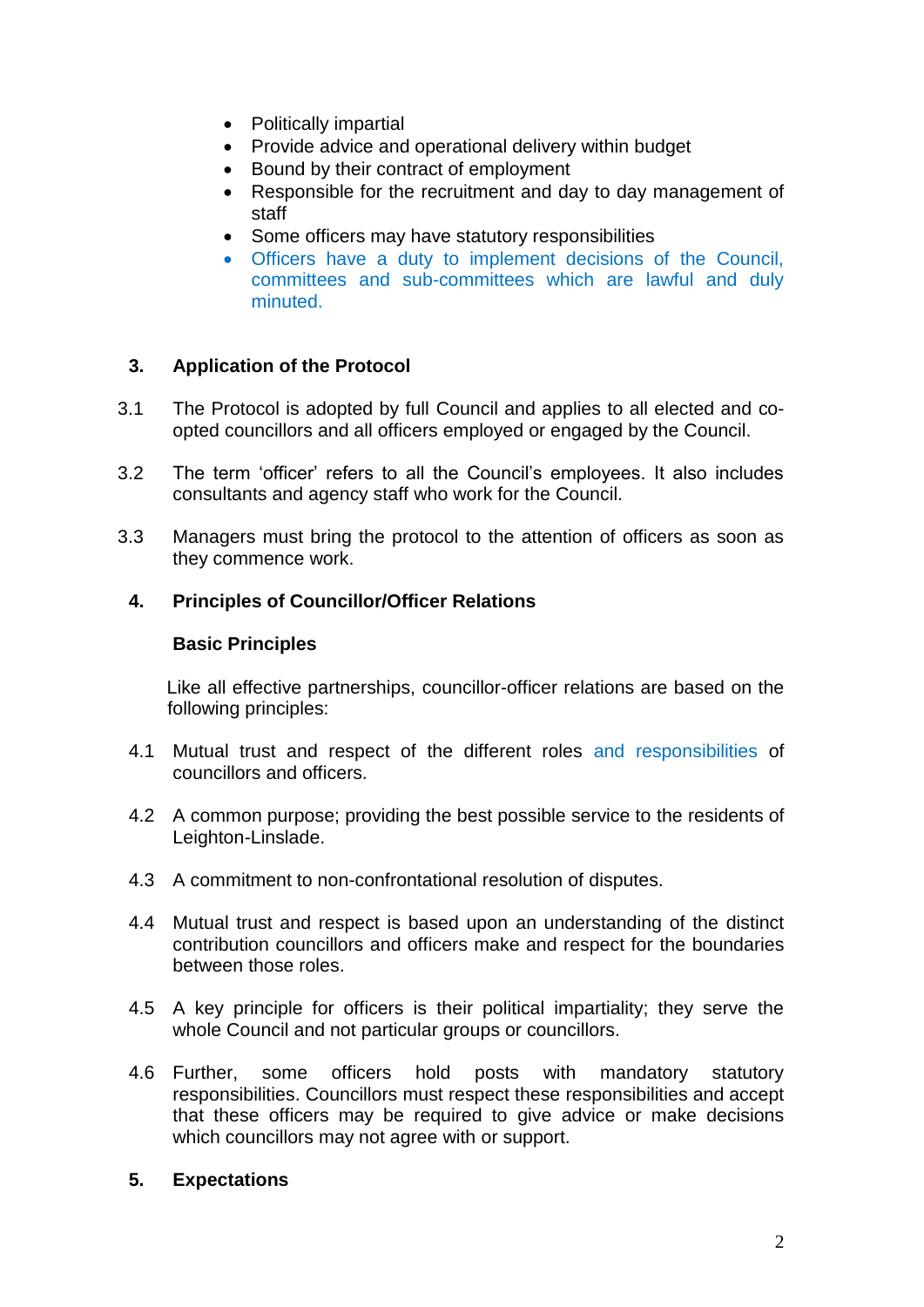Councillors can expect and will receive from officers:

- 5.1 A commitment to the Council as a whole, and not to any political group.
- 5.2 A working partnership.
- 5.3 An understanding of and support for respective roles, workloads and pressures.
- 5.4 Timely response to enquiries and complaints.
- 5.5 Professional and balanced advice, based on evidence and including options, not influenced by political views or preference, which does not compromise the political neutrality of officers.
- 5.6 Regular, up-to-date information on matters that can reasonably be considered appropriate and relevant to their needs, having regard to any individual responsibilities that they have and positions that they hold.
- 5.7 Awareness of and sensitivity to the political environment.
- 5.8 Respect, dignity and courtesy.
- 5.9 Training and development in order to carry out their role effectively.
- 5.10 Integrity, openness, mutual support and appropriate confidentiality.
- 5.11 Not to have personal issues raised with them by officers outside the agreed procedures.
- 5.12 That officers will not use their relationship with councillors to advance their personal interests or to influence decisions improperly.
- 5.13 Not to be subject to bullying, harassment or to be put under undue pressure.
- 5.14 That officers will respect the position of Mayor and provide appropriate support in line with the Council's adopted protocols and policies.

Officers can expect and will receive from councillors:

- 5.15 A working partnership.
- 5.16 An understanding of and support for respective roles, workloads and pressures.
- 5.17 Political leadership and direction.
- 5.18 Respect, dignity and courtesy.
- 5.19 Integrity, openness, mutual support and appropriate confidentiality.
- 5.20 Not to be subject to bullying, harassment or to be put under undue pressure. Councillors should have regard to the seniority of officers in determining what reasonable requests are, having regard to the relationship between councillors and officers, and the position of officers.
- 5.21 That councillors will not use their position or relationship with officers to advance their personal interests or those of others or to influence decisions improperly.
- 5.22 That councillors will at all times comply with the National Code of Local Government Conduct for councillors.

If these expectations are not met then difficulties are likely to arise and this may lead to complaints and the appropriate Personal Harassment Policy and Procedure may need to be used.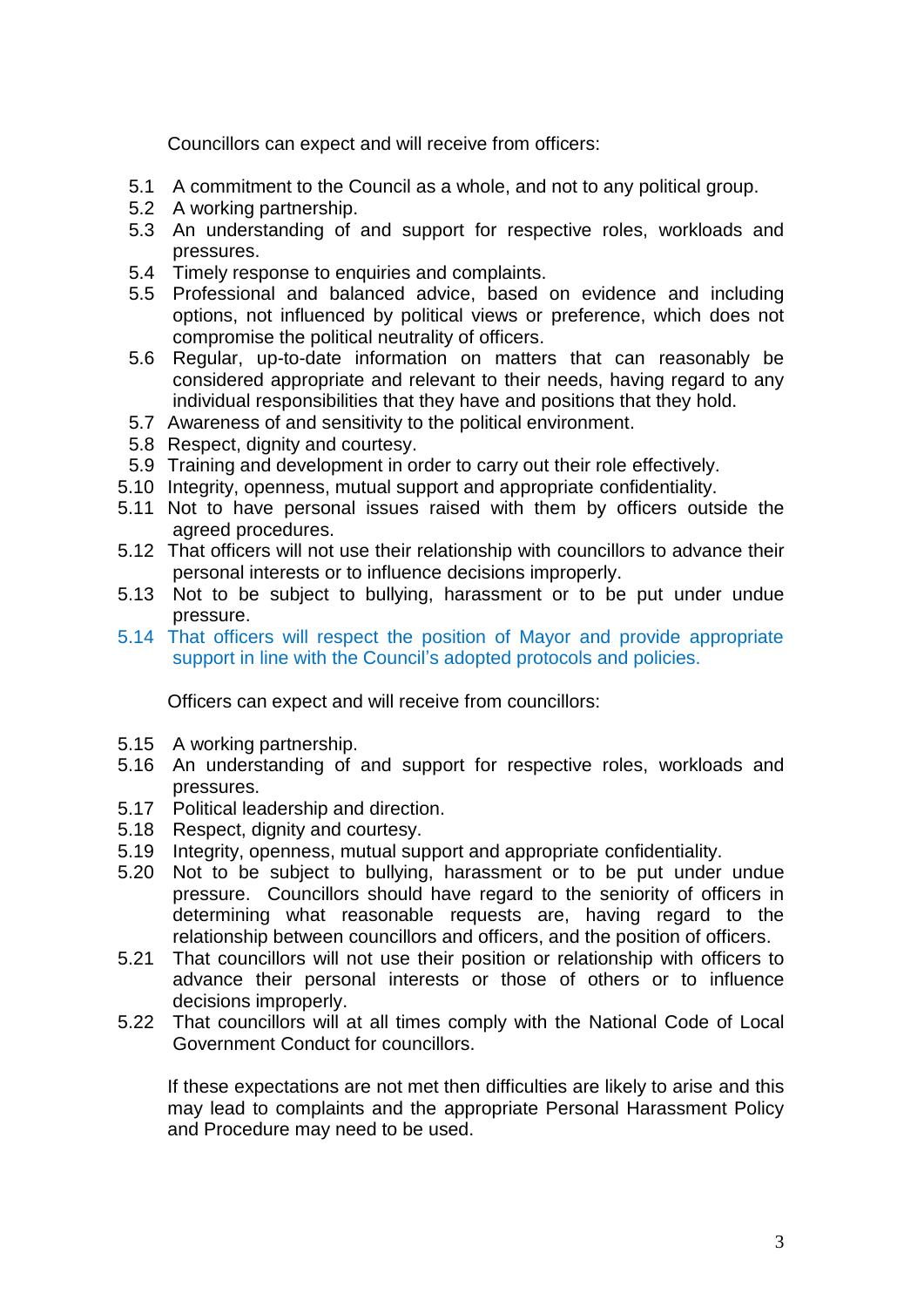The remainder of this Protocol will address specific areas of councillorofficer interaction.

## **6. Working Arrangements**

- 6.1 Councillors and officers work together on a regular basis in meetings, committees and less formal settings. It is inevitable that relationships will form and to ensure the principles of councillor-officer relations are upheld, the following guidance (points 7 & 8) applies.
- 6.2 Members have a right of access to Council land and premises to fulfil their duties but should comply with health and safety, security and other workplace rules.
- 6.3 Use of Town Council resources and services (e.g.printing, copying, use of ICT equipment) should only be used to assist Members in discharging their roles as councillors and not for personal or party political purposes.

## **7. Forms of Address and Conduct at Meetings**

In formal Council, committee or sub-committee meetings:

- 7.1 Councillors should normally be referred to by their office: e.g. Leader, Chair, Chairman or Councillor and, otherwise, normal courtesies shall be observed.
- 7.2 Relations can be friendly and cordial but not over familiar, as the public or other councillors and officers could perceive this as inappropriate or favouritism.
- 7.3 Criticism should be constructive and not personal.
- 7.4 Officers will not allow themselves to be drawn into a party political debate and will not be expected to attend any political party group meetings.
- 7.5 This guidance also applies to informal meetings to the extent that all present consider it necessary.
- 7.6 Councillors and officers should ensure that their interaction does not embarrass others, suggest favouritism or personal dislike or otherwise damage working relationships.
- 7.7 If a friendship or closer relationship (including relatives) exists or forms between a councillor and an officer, this needs to be declared. A Member should not sit on a body or be involved in a decision which directly affects the officer on a personal basis.
- 7.8 Briefings will cover Council business only and officers will not be asked or allow themselves to be involved in a political discussion or discussion of any other matter than the subject of the briefing.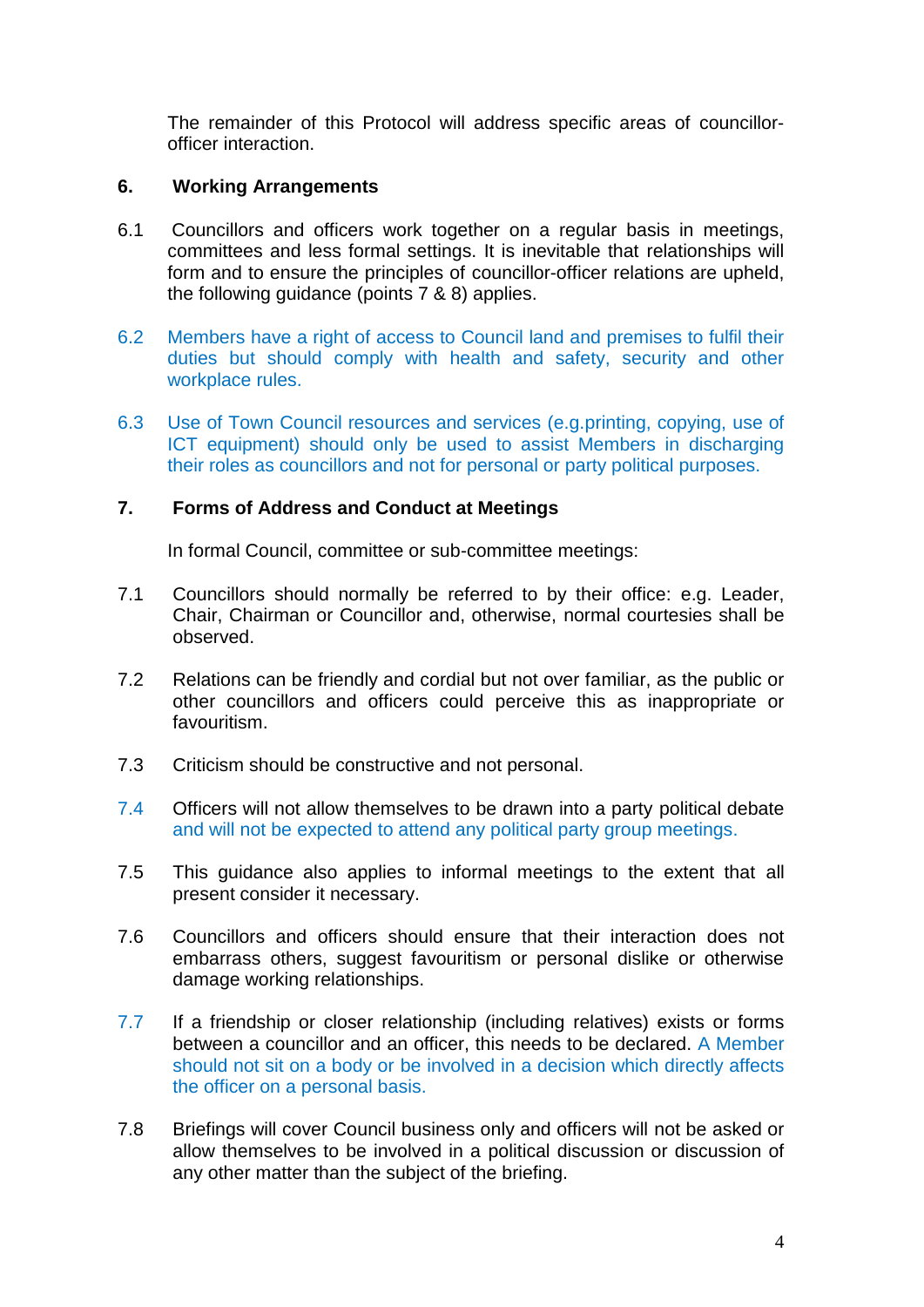#### **8. The Management of Officers**

- 8.1 Although officers will support, advise and respond to councillors' requests, the law is clear that only other officers can manage officers.
- 8.2 Day-to-day management of officers is the responsibility of managers and ultimately the Town Clerk. Officers work to the instructions of their senior officers and must not be asked to exceed the bounds of authority they have been given by their managers.
- 8.3 Officers will comply with all reasonable requests from councillors but individual councillors cannot instruct officers to do any piece of work or take any course of action. Officers will do their best to give timely responses to Members' enquiries or requests, but should not have unreasonable requests placed on them. Their work priorities are set and managed by their line managers.
- 8.4 Officers will not seek any member's support in any employment or other dispute or a Council appointment or promotion.
- 8.5 Councillors are responsible for the recruitment of the Town Clerk in accordance with an agreed Council process and may be involved in the recruitment of other senior roles.
- 8.6 Officers are responsible for recruitment of all other officers.
- 8.7 In the event that a Councillor is dissatisfied with the conduct, behaviour or performance of an Officer, the matter should be raised with the Town Clerk. Where the Officer concerned is the Town Clerk, the matter should be raised with the Town Mayor. If the matter cannot be resolved informally, it may be necessary to invoke the Council's Disciplinary Procedure.
- 8.8 Members' roles are limited to the appointment of specific posts, determining human resources policies and conditions of employment and hearing/determining appeals.

## **9. Access to Information**

- 9.1 Councillors' access to information will be compliant with their statutory and common law rights (see Appendix A for details).
- 9.2 Where confidential, personal or otherwise sensitive information is provided to a councillor, they will deal with that information in accordance with the Councillors' Code of Conduct.

## **ADOPTED BY COUNCIL (DATE TBC)**